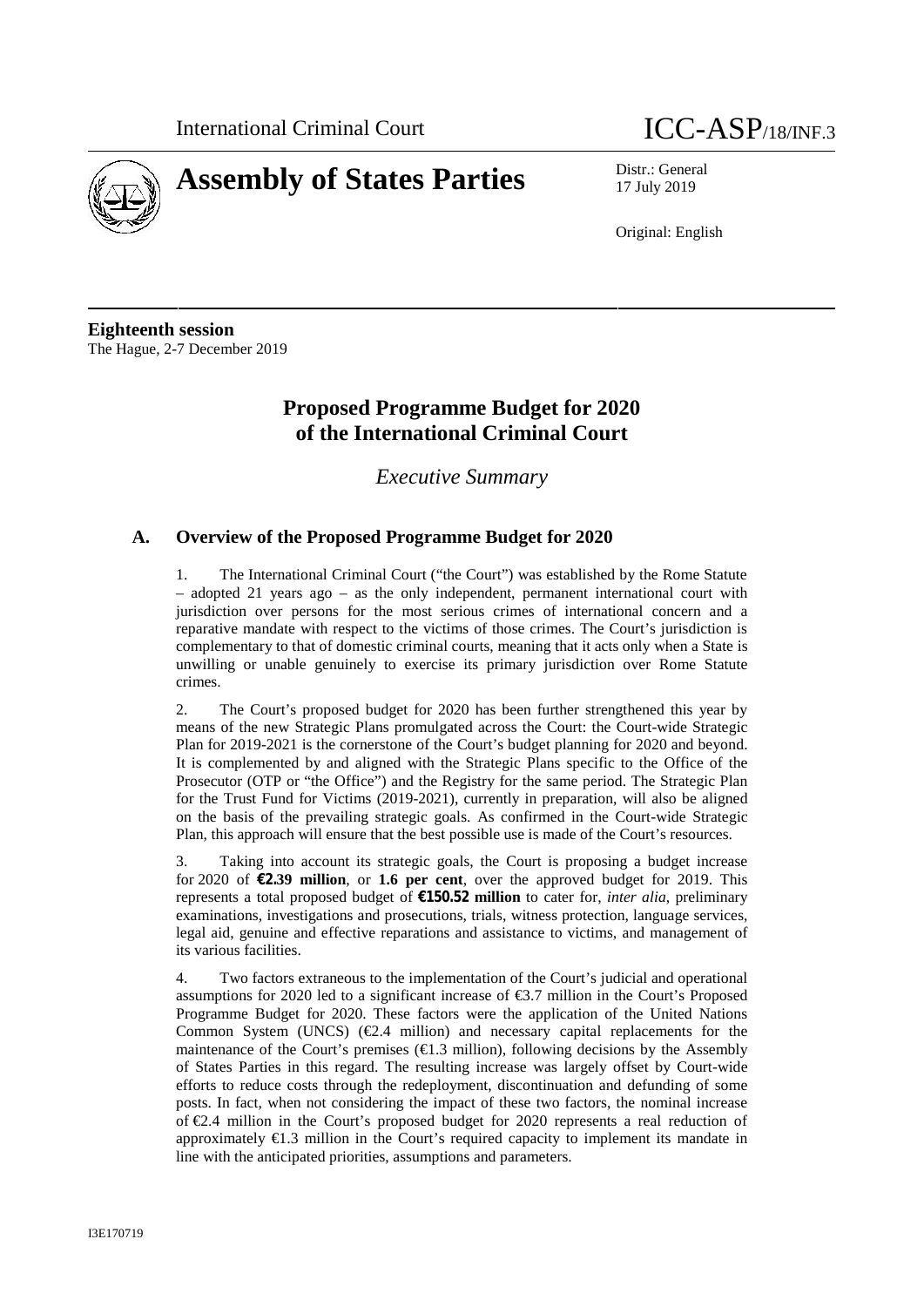## **B. High-level strategic budget priorities for 2020**

5. The Court's Principals, through the Coordination Council ("CoCo"), have identified a number of strategic budget priorities for the Court's activities in 2020. It is important to note that these priorities and activities reflect what can reasonably be anticipated for 2020 at the time of writing of this document, and may subsequently be affected by the realities of the judicial and prosecutorial work of the Court.

6. In formulating these budget priorities and main cost drivers, the Court's Principals were mindful of the Court-wide Strategic Plan 2019-2021 and the strategic goals stated therein. These strategic goals are the cornerstone of the Court's planning approach and feature prominently in its budget planning for 2020 and beyond. The Court-wide Strategic Plan is complemented by distinct Strategic Plans for the same period for the OTP and the Registry, which are referenced, where appropriate, in the respective Major Programmes.

7. The Court's overriding objective is to achieve an effective, efficient and universal system of international criminal justice, under the Rome Statute, in which to conduct fair and expeditious investigations and trials when national authorities are unable or unwilling to do so. To this end, the Court has formulated its strategic goals in three main areas which encompass all Court activities and are reflected in the respective Strategic Plans of each organ. The three areas are:

- (a) Judicial and prosecutorial performance
- (b) Cooperation and complementarity
- (c) Organizational performance

8. In addition to providing a clear path forward for the Court in terms of mission, vision and specific goals, the Strategic Plan also provides a framework for implementation. It stresses the importance of performance measurement while insisting on the link between strategic planning, risk management and budgetary planning. In this context, the Court has identified the following action priorities:

#### **1. Conduct and support fair and expeditious judicial proceedings**

9. The conduct of fair and expeditious pre-trial, trial and appeal proceedings before the Chambers remains an essential facet of the Court's mandate.

10. Final appeals on six judgments and decisions in four cases are conceivable in 2020. Accordingly, the Court will continue to be heavily engaged at the appellate level and could hear appeals from cases that are currently before the Trial Chambers (*Bemba article 70* and possibly *Ntaganda*, *Ongwen* and *Gbagbo and Blé Goudé*).

11. At the judicial level, confirmation of charges proceedings are expected to take place throughout the rest 2019 in *Al Hassan* and *Yekatom and Ngaïssona*, with decisions falling in late 2019. If the charges in those cases are confirmed, trial preparations could commence in 2019. There would then be two cases at the trial stage to be handled in 2020, in addition to the drafting of the judgment in *Ongwen*. Up to 11 defence teams and up to 7 teams of legal representatives for victims will need to be financed by legal aid in 2020.

12. In comparison to most domestic proceedings, proceedings of the Court are exceptionally complex in terms of the cases presented and the procedural rules to be followed. The sheer volume of witnesses, evidence and languages involved, coupled with the need for security on the ground and cooperation from national jurisdictions, makes trials resource-intensive and often lengthy. Delays affecting part of one trial can have a multiplying effect on other aspects of the Court's operations and budget – such as detention or witness costs. Efficiency is therefore crucial, and the Court continues to work tirelessly to expedite proceedings, e.g. through Chambers' standardized practice manuals and the OTP's continued resolve to focus on making its cases as trial-ready as possible before bringing them before the judges.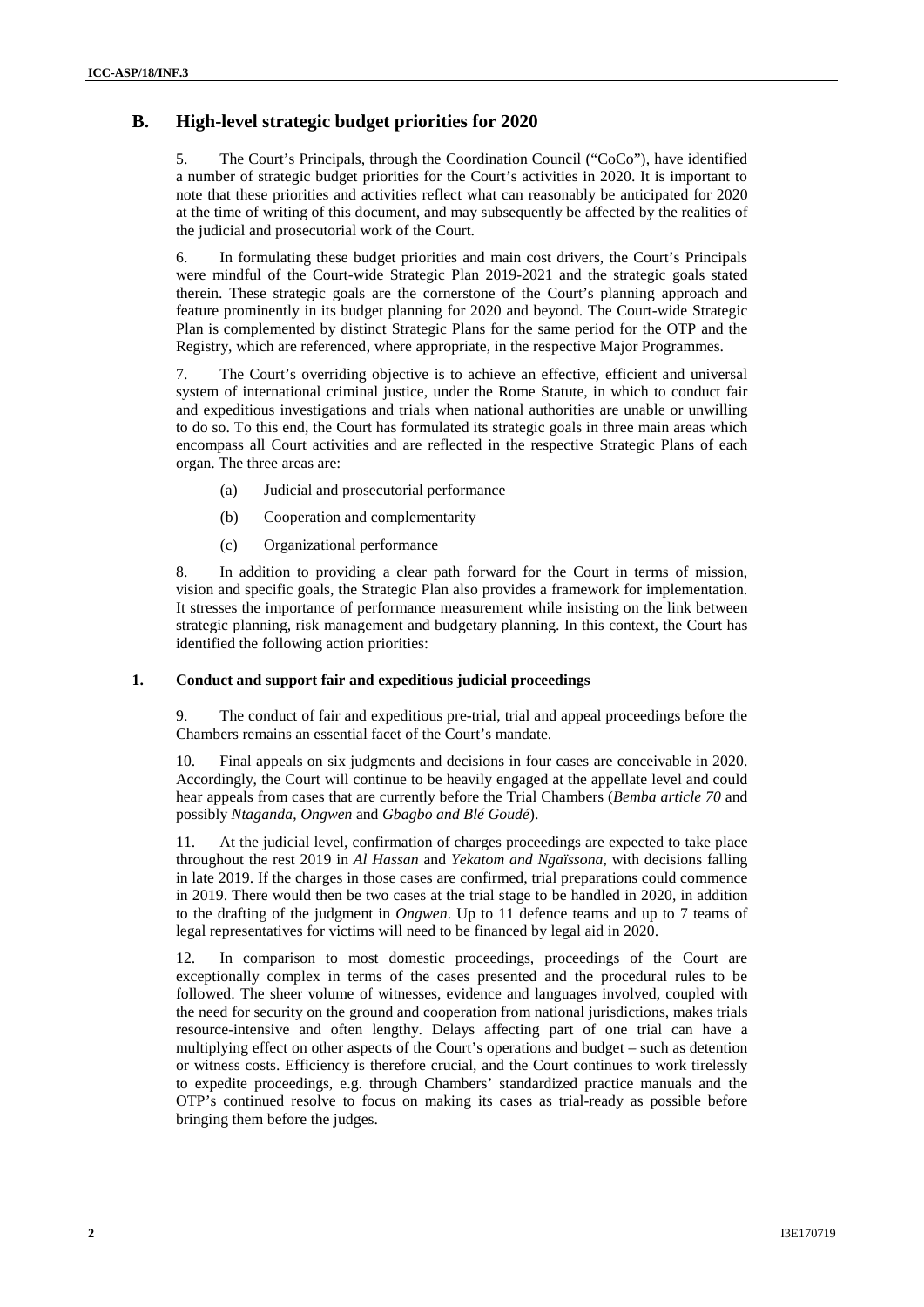#### **2. Conduct and support nine active investigations, including operations in the field**

13. Following a decision by the OTP's Executive Committee ("ExCom"), in line with the OTP's Strategic Plan and its Policy on Case Selection and Prioritization, the OTP will prioritize nine active investigations (eight simultaneously) in the following situations in 2020: Burundi, CAR II, CIV II, Darfur (first quarter only), Democratic Republic of the Congo (starting second quarter), Georgia, Libya (two investigations) and Mali. Such prioritization is required to ensure and, where possible, increase the speed, efficiency and effectiveness of operations, taking into account the limited resources available to the OTP and the need to avoid spreading those resources too thin. Nevertheless, all situations will continue to be monitored, e.g. for new leads or prospects of arrest, or to continue engaging with witnesses in cases pending arrests. The details of OTP planning are explained in the budget proposal for Major Programme II.

14. The OTP has carefully reviewed its staff needs in the light of its forecast activities and corresponding workload for 2020. On account of the limited resources approved for 2019 and the subsequent need for internal redeployment of resources among existing situations and cases, the pace of some investigative activities has been negatively affected. As ongoing investigative activities and workload are set to remain at a high level throughout 2020, there is little to no further flexibility for staff reallocation beyond what has already been factored into planning for 2020. For the medium- and long-term viability of its operations, it is critical that the OTP be able, at a minimum, to maintain its current level of staffing.

15. Nine preliminary examinations (Bangladesh/Myanmar, Colombia, Guinea, Iraq, Nigeria, Palestine, Philippines, Ukraine and Venezuela) are currently under way. As several preliminary examinations are at the advanced stages of analysis, it is quite possible that new investigations may need to be opened during the remainder of 2019 or in  $2020$ .<sup>1</sup> In such a scenario, the OTP stands ready to reprioritize its activities in relation to one or more of the situations with where an investigation is active, in the light of its case selection and prioritization policy, in order to maintain a level of eight concurrent investigations.

16. The Court continues to rely on the Registry's support in administrative and operational matters both at Headquarters and in seven country offices, namely in the Central African Republic (Bangui), Côte d'Ivoire (Abidjan), the Democratic Republic of the Congo (Kinshasa and Bunia), Georgia (Tbilisi), Mali (Bamako) and Uganda (Kampala). Mindful of their respective mandates and of the specific security and confidentiality aspects of their operations, the Registry and the OTP continue to optimize their cooperation and synergies both at Headquarters and in the country offices. Despite increases in operational requirements in some areas and the challenging operational context in the Mali and the CAR situations, the Registry has managed to propose a decrease in resource requirements through the implementation of savings and efficiencies, and through other measures such as the internal redeployment of staff from one country office to another to cater for fluctuations in activity. This approach has enabled the Registry to redeploy staff resources from one country presence to another, in a manner consistent with shifting operational and security priorities in the situation countries. In this regard, important reductions have been achieved in the Registry's presences in the Democratic Republic of the Congo, Uganda and Côte d'Ivoire, mainly through the redeployment of resources. This has made it possible to fund the required increased investments in country operations, in particular in Mali and the Central African Republic, where additional resources are needed in particular in the light of security conditions and increased operational demands.

 $1$  On 4 July 2019, the Prosecutor – having determined on the basis of the preliminary examination that there is a reasonable basis to believe that crimes against humanity under the jurisdiction of the Court have been committed – requested, pursuant to article 15(3) of the Rome Statute, authorization from the Pre-Trial Chamber to proceed with an investigation into the situation in Bangladesh/Myanmar in the period since 9 October 2016. For the Office, this situation has theoretically completed its cycle as a preliminary examination. However, only the decision of the Pre-Trial Chamber can determine whether its status can be changed.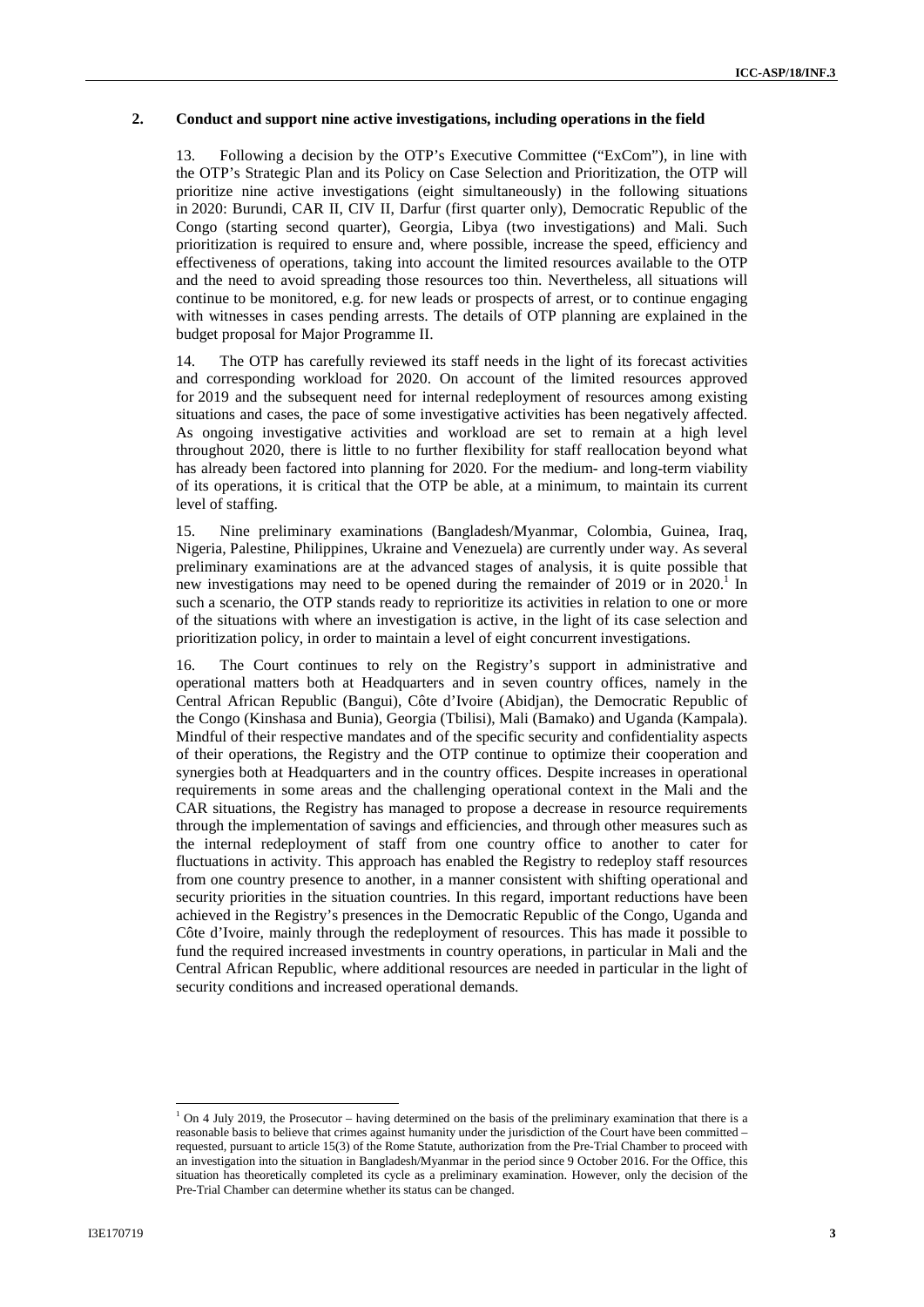#### **3. Continue implementing reparations awards in three cases**

17. In 2020, the implementation of reparations by the Trust Fund for Victims (TFV) in *Lubanga*, *Katanga* and *Al Mahdi* is expected to continue, requiring ongoing support from the Registry. In *Lubanga*, it is anticipated that approximately 1,500 reparations beneficiaries will participate in programming during all four quarters of 2020. In *Al Mahdi*, it is anticipated that victim identification activities in the field will take place at the beginning of 2020 and that collective reparations programming will be ongoing for all four quarters. In *Katanga*, collective reparations programming will be ongoing throughout the year. All reparations implementations activities in 2020 will require significant investment in field activities and considerable support from the Registry's country offices and relevant sections. In addition, continued activity by the legal representatives is expected to be required during the first semester of 2020. Furthermore, following the conviction of Mr Bosco Ntaganda by Trial Chamber VI on 8 July 2019, reparations proceedings are expected to commence in the case.

#### **4. Continue the implementation of the Court-wide information management strategy**

18. In order to implement the fourth phase of the Court-wide Five-Year Information Technology/Information Management Strategy, endorsed by the Information Management Governance Board and the CoCo, a number of investments have been identified across the Court for 2020. The investments identified include the continued implementation of the minimal viable product for the Judicial Workflow Platform, projects to improve forensic data capture and management of evidence for the OTP, and further enhancements in information security. It should be noted that the total proposed Court-wide investment is forecast to be less than the 2019 approved funding. These investments are necessary to support the Court as effectively and efficiently as possible. To enable efficient delivery of the judicial, prosecutorial and investigative activities of the Court as a whole, it is necessary to maintain a certain level of investment, especially with regard to information security.

#### **C. Savings and efficiencies**

19. At its fifteenth session, in November 2016, the Assembly of States Parties ("the Assembly") requested the Court to present a sustainable budget proposal in which proposed increases were requested only after all possible steps had been taken to finance such increases through savings and efficiencies.<sup>2</sup> In addition, at its seventeenth session, the Assembly requested that the Court set Court-wide present an annex to the 2020 programme budget on the achievement of those efficiency which clearly distinguishes, to the extent possible, between savings, efficiencies, non-recurrent cost reductions and additional cost reductions achieved in 2019 and estimates for 2020.<sup>3</sup> Following this request, the Court met with the Committee on Budget and Finance ("the Committee") at its thirty-second session in April 2019 for a workshop on savings and efficiencies to exchange views with the aim of enhancing the clarity, coherence and transparency of information, as noted by the Committee in its report on that session.<sup>4</sup>

20. As it moves forward, the Court's main goal will be to promote a culture of continuous improvement with a view to engaging staff in the identification and implementation of savings and efficiencies.

21. In the Proposed Programme Budget for 2020, the Court has achieved organization wide savings and efficiencies in the amount of  $\in$ 1,714.9 thousand (1.2 per cent). In total, the Court's reduction to the baseline amounts to  $\epsilon$ , 549.6, which takes into account the savings indicated earlier and non-recurrent costs and additional cost reductions. Through these savings and efficiencies, the Court has been able to offset increases in other areas where resources are necessary to implement mandated activities for 2020. All the initiatives are described in detail in Annex XVI.

<sup>2</sup> *Official Records of the Assembly of States Parties to the Rome Statute of the International Criminal Court, Fifteenth session, The Hague, 16-24 November 2016* (ICC-ASP/15/20), vol. I, part III, ICC-ASP/15/Res.1, para. L.1.

<sup>&</sup>lt;sup>3</sup> Official Records ... Seventeenth session ... 2018 (ICC-ASP/17/20), vol. I, part III, ICC-ASP/17/Res.4, para. K.4. <sup>4</sup> ICC-ASP/17/5, para. 17.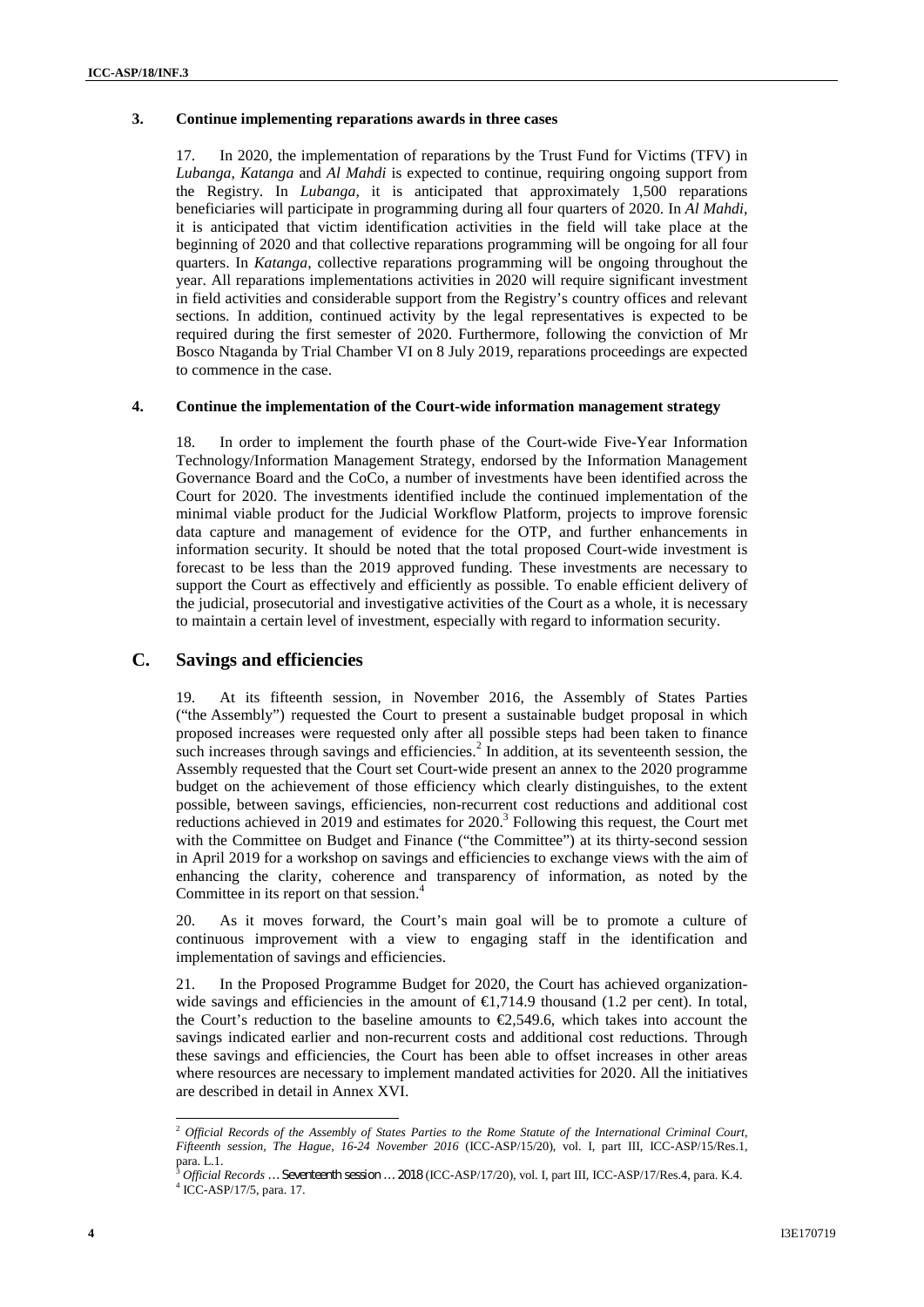#### **D. Proposed Programme Budget for 2020**

22. The Court's Proposed Programme Budget for 2020 amounts to **€146.94 million**. This represents an increase of **€2.39 million, or** 1**.7 per cent,** over the 2019 approved budget (€144.55 million). On the recommendation of the Committee at its twenty-fifth session, the figures for the proposed regular budget are presented separately from interest on the Host State Loan for the Court's permanent premises. Including the interest of **€3.59 million** on the cost of the permanent premises project, the Court's Proposed Programme Budget for 2020 amounts to **€150.52 million,** or an increase of **1.6 per cent**.

23. As indicated, additional requirements amounting to  $\epsilon$ 3.7 million result from the application of the UNCS ( $E.4$  million) and necessary capital replacements for the maintenance of the Court's premises  $(\text{ } \infty, 1)$  million). This increase was largely offset by efforts to reduce costs through the redeployment, discontinuation and defunding of some posts. Excluding the impact of these two factors, the nominal increase of €2.4 million in the Court's proposed budget for 2020 represents a real reduction of approximately  $\epsilon$ 1.3 million.

24. The revised UNCS system, as put in place by the United Nations General Assembly in 2017, has made its application more cost-efficient, leading to some decreases in staff costs in the past few years. In 2019, however, the UNCS revised and increased the salaries for professional posts by around 1.8 per cent. Furthermore, the UNCS considered that the salary scale for general services had not been updated since 2013 and implemented an increase, bringing the salary scales up to a level considered more appropriate for 2019-2020.

|                           | 2019 Approved- | Resource Changes |       | Proposed 2020<br><b>Budget</b> |
|---------------------------|----------------|------------------|-------|--------------------------------|
| Programme                 | <b>Budget</b>  | Amount           |       |                                |
| MPI - Judiciary           | 12,107.6       | (12.8)           | (0.1) | 12,094.8                       |
| MPII - OTP                | 46,802.5       | 1,133.8          | 2.4   | 47,936.3                       |
| MPIII - Registry          | 76,651.2       | (505.7)          | (0.7) | 76,145.5                       |
| $MPIV - SASP$             | 2,841.7        | (4.7)            | (0.2) | 2,837.0                        |
| MPV – Premises            | 1,800.0        | 1,288.1          | 71.6  | 3,088.1                        |
| <b>MPVI-STFV</b>          | 3,130.3        | 202.7            | 6.5   | 3,333.0                        |
| $MPVII-5 - IOM$           | 531.1          | 252.7            | 47.6  | 783.8                          |
| $MPVII-5-OIA$             | 685.6          | 35.6             | 5.2   | 721.2                          |
| Subtotal                  | 144,550.0      | 2,389.7          | 1.7   | 146,939.7                      |
| MPVII-2 - Host State Loan | 3,585.1        |                  |       | 3,585.1                        |
| <b>Total ICC</b>          | 148,135.1      | 2,389.7          | 1.6   | 150,524.8                      |

#### **E. Major Programme I: Judiciary**

25. The proposed budget for Major Programme I in 2020 amounts to **€12.09** million and represents a net decrease of **€0.01 million** or **0.1 per cent** from the **€12.10** million approved in 2019. Of the total proposed budget, approximately €103.4 thousand corresponds to the application of the UNCS.

26. In terms of staff resources, the 2020 Judiciary budget represents a continuation from that of 2019, with a regular complement of 18 judges for the whole of 2020. The envisaged activities for 2020 may entail an increased workload at the trial preparation and appeal phases. The 2020 caseload is expected to be handled successfully through the continued policy of flexible staff deployment between pre-trial and trial activities taking place in 2019 and according to the variations in casework needs, reinforced by effective coordination between the divisions. This approach is expected to lead to significant staff output and an improvement and diversification in individual staff members' skills. Despite this potential change in judicial activity, the Judiciary will request no additional staff resources over and above the 2019 approved staffing level.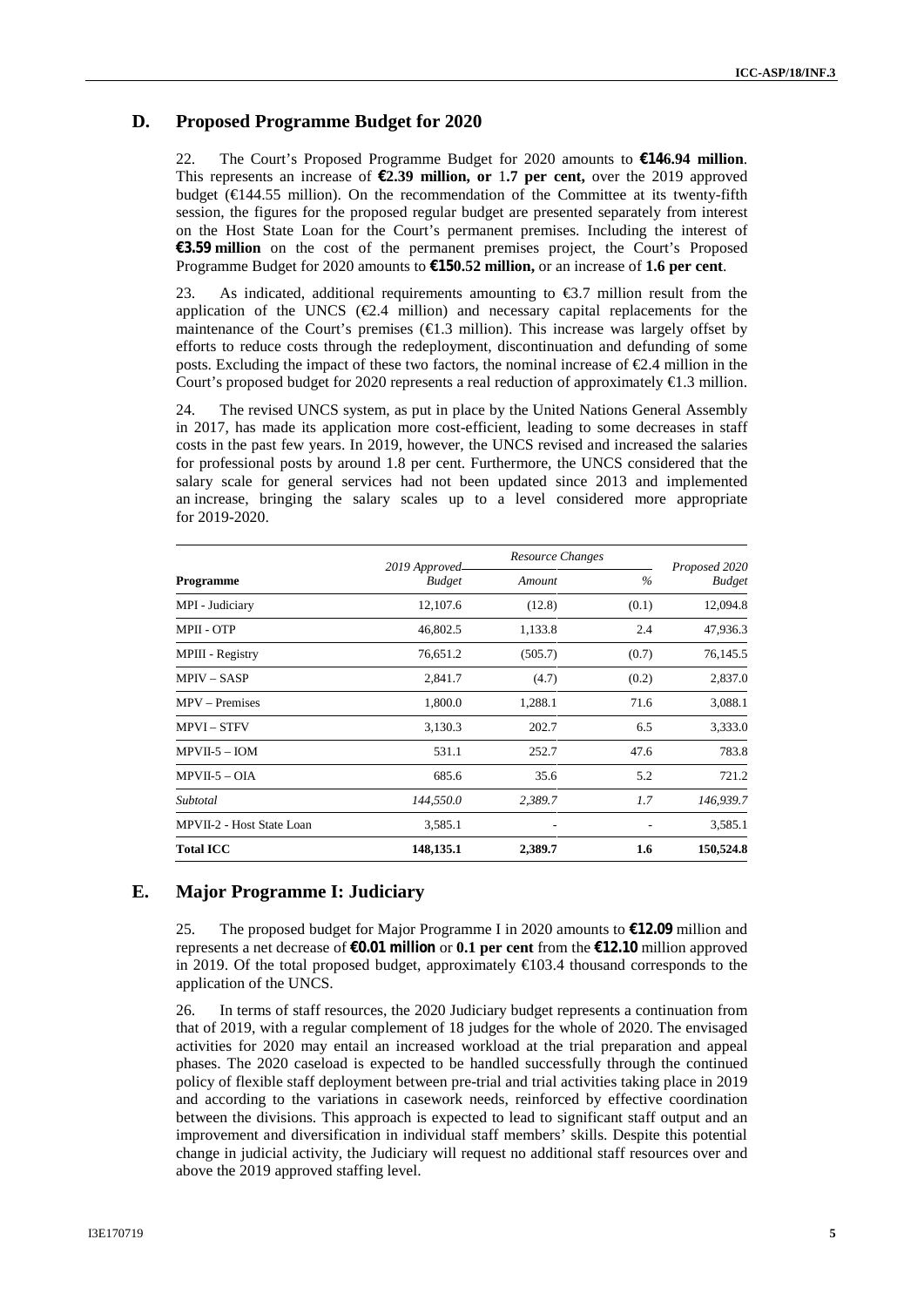27. A modest increase in training has been proposed for 2020 to improve the language capabilities of the judges and provide vital training for staff. The Judiciary has also requested a slight increase in the Presidency travel budget to cater for an increased number of trips that are necessary to build confidence in the Court and to engage with States Parties, civil society, professional associations and other stakeholders.

| Programme I<br><b>Judiciary</b> | 2019 Approved | Resource Changes |       | Proposed 2020 |
|---------------------------------|---------------|------------------|-------|---------------|
|                                 | <b>Budget</b> | Amount           | $\%$  | <b>Budget</b> |
| Judges                          | 5.662.1       | (145.2)          | (2.6) | 5,516.9       |
| <b>Staff Costs</b>              | 5.245.9       | 96.0             | 1.8   | 5.341.9       |
| <b>Other Staff Costs</b>        | 1.070.8       | 7.4              | 0.7   | 1,078.2       |
| <b>Non-Staff Costs</b>          | 128.8         | 29.0             | 22.5  | 157.8         |
| <b>Total</b>                    | 12,107.6      | (12.8)           | (0.1) | 12,094.8      |

#### **F. Major Programme II: Office of the Prosecutor**

28. The OTP proposes a budget of **€47.94 million** for 2020. On the basis of planned required activities for 2020, and in furtherance of its Strategic Plan 2019-2021, the OTP proposed budget has increased by **€1.13 million** (**2.4 per cent**), from the €46.80 million approved by the Assembly for 2019. According to United Nations reference tables, the 2019 Cost of Living Adjustment  $(COLA)^5$  in the Netherlands to be used for adjustment calculations is 2.0 per cent. The proposed increase is therefore only **0.4 percentage points** over the inflation rate, making the OTP proposed budget for 2020 substantially a zero real growth compared to 2019.

29. The increase in the budget proposal includes the impact of the implementation of the 2020 UNCS, equal to  $\epsilon$ 722.1 thousand. The UNCS adjustments for established and general temporary assistance (GTA) posts account for  $\epsilon$ 41.7 thousand and  $\epsilon$ 180.4 thousand, respectively. These adjustments include changes in local salaries and/or changes in duty station.

30. The increase in other staff costs – other than the UNCS adjustment – is attributable to the impact of a few new GTA staff requested to strengthen the performance and operations of the Office and to the effect of the posts approved in the previous budget proposals for less than 12 months. In accordance with the OTP's overall practice, careful scrutiny has been applied to the consideration and the submission of these requests. Each position has been evaluated in detail against the strategic and operational needs of the Office, taking into account its strategic goals and core mandated activities. Increases are requested to provide better support to Integrated Teams and OTP operations in general, and to address the need for specific skills to support preliminary examinations, investigative and prosecutorial activities and allow cases to advance to the next phase without further delay. Details and justification for each position are provided in the narratives of the specific programmes.

31. Thanks to the careful evaluation and scrutiny of resource requests, and to the efficiencies achieved in the management of funds (through, *inter alia*, more efficient mission planning and use of alternative accommodation solutions in the field), no increase is requested for non-staff costs.

<sup>&</sup>lt;sup>5</sup> The COLA is calculated by the United Nations Joint Staff Pension Fund on the basis of consumer price index movements in the United States and other countries.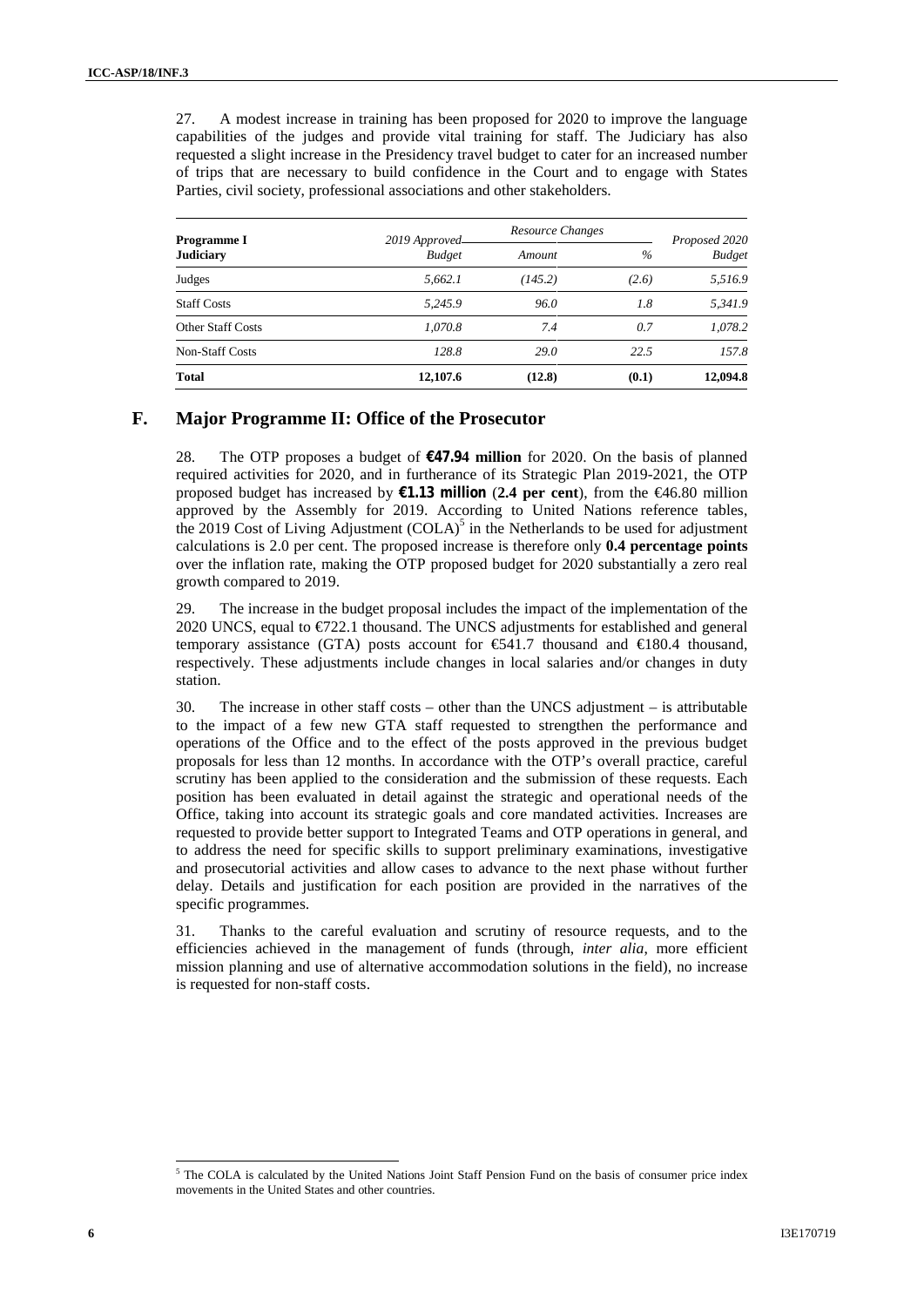32. The table below summarizes the increase per major budget item:

| Programme II<br><b>Office of the Prosecutor</b> | 2019 Approved | Resource Changes |       | Proposed 2020 |
|-------------------------------------------------|---------------|------------------|-------|---------------|
|                                                 | <b>Budget</b> | Amount           | $\%$  | <b>Budget</b> |
| <b>Staff Costs</b>                              | 31.526.4      | 657.7            | 2.1   | 32.184.1      |
| <b>Other Staff Costs</b>                        | 10,193.0      | 476.6            | 4.7   | 10.669.6      |
| <b>Non-Staff Costs</b>                          | 5.083.1       | (0.5)            | (0.0) | 5.082.6       |
| <b>Total</b>                                    | 46,802.5      | 1,133.8          | 2.4   | 47,936.3      |

#### **G. Major Programme III: Registry**

33. The proposed 2020 budget for the Registry amounts to **€76.1 million**, which represents a decrease of **€0.5 million**, or **0.7 per cent**, compared to the 2019 approved budget of **€76.6 million**.

34. Two main reasons were identified for the increase in requirements in the Registry for 2020: an increase in staff costs of approximately  $\bigoplus$ , 448.1 thousand in accordance with the UNCS; and an increase in resource requirements of approximately €883.5 thousand to support an intensification of operations with regard to the situations in the Central African Republic and Mali.

35. Faced with these and other anticipated surges in resource needs, the Registry proactively sought to mitigate their impact by reassessing the required level of support to the projected activities in 2020. In the light of the expected reduced level of judicial activity and following the Committee's recommendation to look into the "flexible use of courtroom teams",<sup>6</sup> the Registry managed to significantly reduce the funding required for courtroom and judicial support in 2020 by approximately €1,981.5 thousand. Furthermore, a review of the assumptions underlying the 2020 proposed budget in terms of anticipated level of activity and operations in the situation countries led to a careful reduction of the staffing and country support structure in the Democratic Republic of the Congo, Uganda and Côte d'Ivoire, amounting to a net saving of approximately €1,023.5 thousand.

36. These reductions, which amount to  $\epsilon$ 3,398.6 thousand in combination with other savings and efficiencies, allowed the Registry to fully offset a total increase of approximately  $\epsilon$ 2,892.9 thousand mainly resulting from the two reasons described above, and further resulting in a proposed net decrease of  $\epsilon$ 505.7 thousand against the 2019 approved budget.

37. Requests for additional resources are very limited and are presented only when strictly necessary for the purposes of its mandated activities in the context of 2020 budgetary assumptions and priorities and only after all efforts were made to fund the additional requirements through internal savings, reductions and reallocation of resources.

| <b>Programme III</b><br><b>Registry</b> | 2019 Approved-<br><b>Budget</b> | Resource Changes |        | Proposed 2020 |
|-----------------------------------------|---------------------------------|------------------|--------|---------------|
|                                         |                                 | Amount           | $\%$   | <b>Budget</b> |
| <b>Staff Costs</b>                      | 46.255.6                        | 562.8            | 1.2    | 46.818.4      |
| Other Staff Costs                       | 4.832.1                         | (787.9)          | (16.3) | 4.044.2       |
| <b>Non-Staff Costs</b>                  | 25,563.5                        | (280.6)          | (1.1)  | 25,282.9      |
| <b>Total</b>                            | 76,651.2                        | (505.7)          | (0.7)  | 76,145.5      |

<sup>6</sup> ICC-ASP/18/5/AV, para. 57.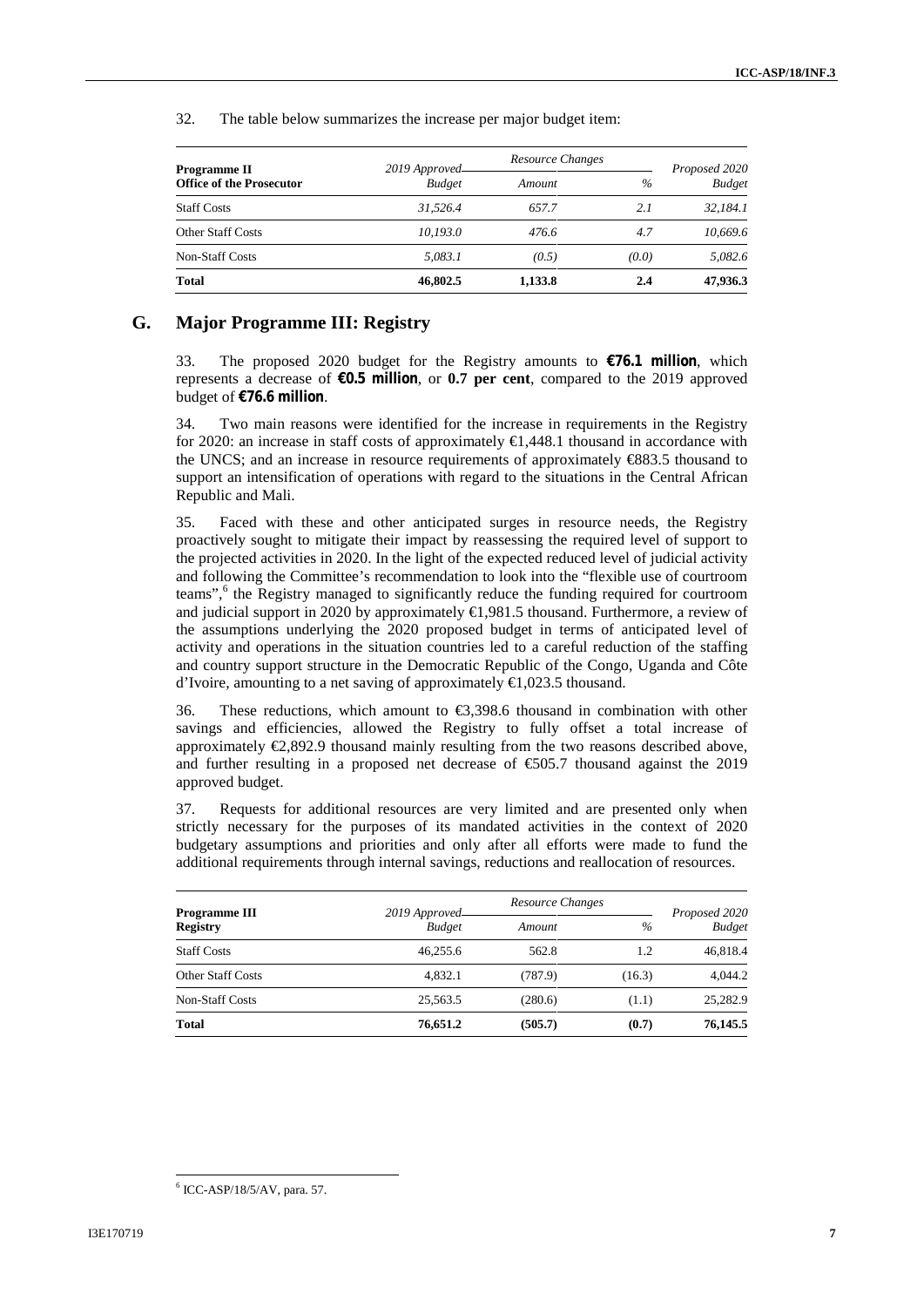# **H. Major Programme IV: Secretariat of the Assembly of States Parties**

38. The proposed 2019 budget for Major Programme IV amounts to **€2.84 million**, which represents a slight decrease of  $\epsilon 4.7$  thousand (0.2 per cent) compared to the 2019 approved budget of **€2.84 million**. The proposed budget contains some costs which are not part of the usual Major Programme IV budget: (a) cost of travel of nine members of the Advisory Committee on Nominations of Judges (ACN), and (b) cost of travel of Secretariat staff to New York to service the nineteenth session of the Assembly. The impact of the application of the UNCS in Major Programme IV amounts to approximately  $\epsilon$ \$5.3 thousand.

39. Despite these triennial costs, a slight decrease was made possible through a combination of measures, such as the triennial reduction in the contractual services budget which occurs when a session of the Assembly is held in New York and facilities and services costs are paid to the United Nations, and also synergies and readjustments of staff resources to meet the actual needs of the Secretariat in a flexible manner.

| <b>Programme IV</b><br><b>Secretariat of the ASP</b> | 2019 Approved-<br><b>Budget</b> | Resource Changes | Proposed 2020 |               |
|------------------------------------------------------|---------------------------------|------------------|---------------|---------------|
|                                                      |                                 | Amount           | $\%$          | <b>Budget</b> |
| <b>Staff Costs</b>                                   | 1.004.3                         | 26.2             | 2.6           | 1,030.5       |
| Other Staff Costs                                    | 771.4                           | (188.2)          | (24.4)        | 583.2         |
| <b>Non-Staff Costs</b>                               | 1.066.0                         | 157.3            | 14.8          | 1.223.3       |
| <b>Total</b>                                         | 2,841.7                         | (4.7)            | (0.2)         | 2,837.0       |

#### **I. Major Programme V: Premises**

40. The proposed 2019 budget for Major Programme V has increased by €1,288.1 thousand (71.6 per cent), of which  $\in$  (1,243.1 thousand is for expected capital replacements in 2020, as discussed with the Committee and in accordance with the Assembly resolution noting that these resources should be financed within the scope of the regular budget process of the Court.<sup>7</sup> The remaining increase relates to the expected price index increase of 2.5 per cent in the facilities management industry in the Netherlands.

| <b>Programme V</b><br><b>Premises</b> | 2019 Approved-<br><b>Budget</b> | Resource Changes |      | Proposed 2020 |
|---------------------------------------|---------------------------------|------------------|------|---------------|
|                                       |                                 | Amount           | $\%$ | <b>Budget</b> |
| <b>Staff Costs</b>                    |                                 | ۰                |      |               |
| <b>Other Staff Costs</b>              | ۰                               | ۰                |      | -             |
| Non-Staff Costs                       | 1.800.0                         | 1.288.1          | 71.6 | 3,088.1       |
| <b>Total</b>                          | 1,800.0                         | 1,288.1          | 71.6 | 3,088.1       |

## **J. Major Programme VI: Secretariat of the Trust Fund for Victims**

41. The 2020 proposed budget of the Trust Fund for Victims (TFV) amounts to **€3.33 million**, representing an increase of **€0.2 million,** or **6.5 per cent**, compared to the 2019 approved budget of **€3.13 million**. The proposed increase relates exclusively to costs of continued approved staff positions. The impact of the application of the UNCS in Major Programme VI amounts to approximately  $\in$  05.9 thousand.

42. In developing the Proposed Programme Budget for 2020, the TFV has opted to postpone the recruitment and mobilization of a number of approved GTA positions to year end 2020 in order to moderate budget growth in 2020, while mitigating the budgetary impact of the increase in standard staff costs.

<sup>7</sup> *Official Records … Seventeenth session … 2018* (ICC-ASP/17/20), vol. I, part III, ICC-ASP/17/Res.4, para. G.1.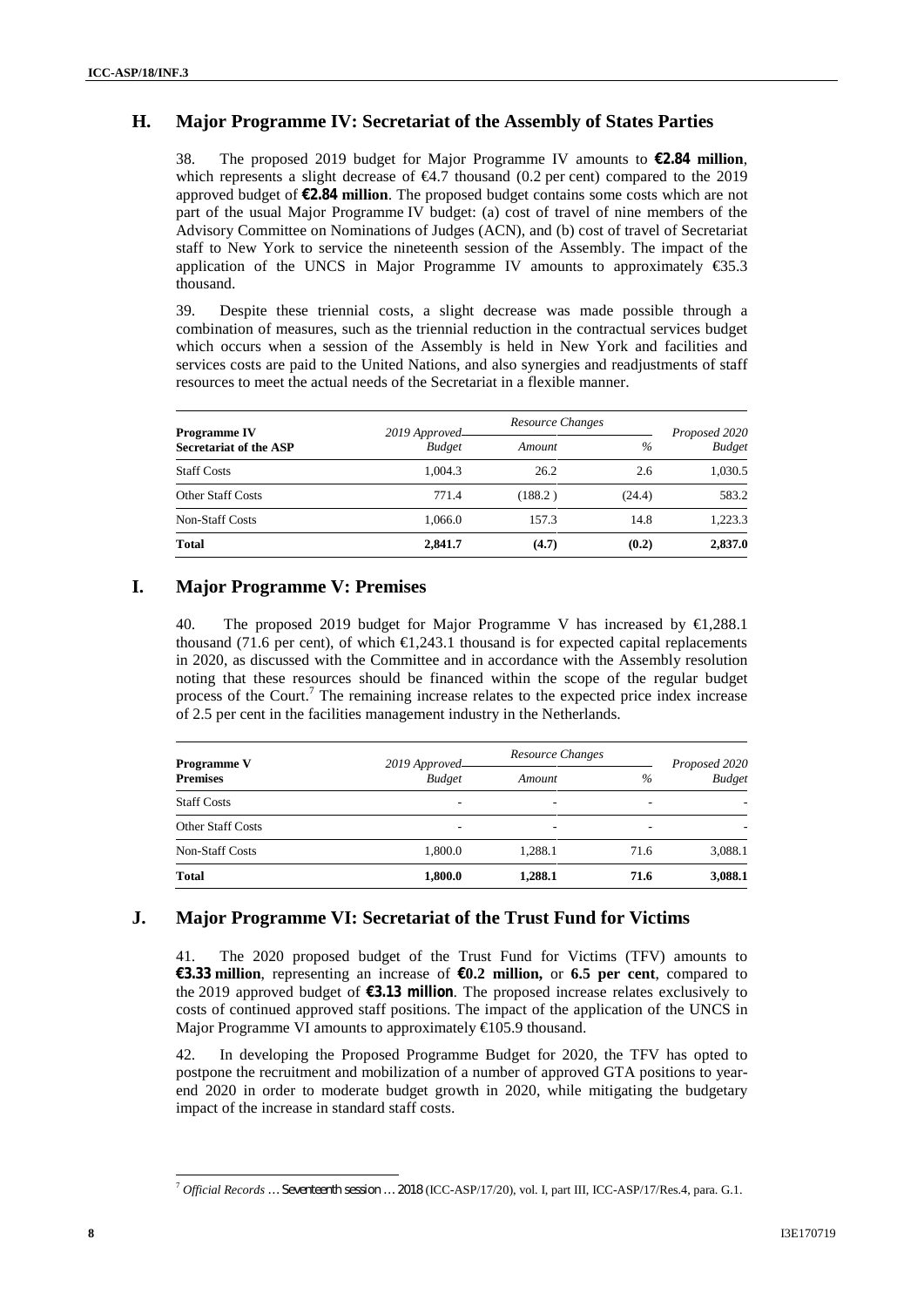43. The TFV continues to employ a modular, team-based approach to developing the operational capacity required to respond to evolving implementation practices under both mandates. The minimum capacity requirements for the TFV's situational teams (reparations and assistance) are informed by the operational contexts and by the complexity of Court ordered awards, as well as the potential need to identify and screen victims to determine their eligibility.

44. At Headquarters, case-specific legal capacity ensures TFV responsiveness during the separate and concurrent reparations proceedings in four cases, as well as quality control, process management and technical steering during victim identification and throughout the entire awards delivery process.

| <b>Programme VI</b>                                 | Resource Changes               |        |      |                                |
|-----------------------------------------------------|--------------------------------|--------|------|--------------------------------|
| Secretariat of the Trust Fund for<br><b>Victims</b> | 2019 Approved<br><b>Budget</b> | Amount | $\%$ | Proposed 2020<br><b>Budget</b> |
| <b>Staff Costs</b>                                  | 1.066.8                        | 46.9   | 4.4  | 1,113.7                        |
| <b>Other Staff Costs</b>                            | 1.417.5                        | 155.8  | 11.0 | 1.573.3                        |
| <b>Non-Staff Costs</b>                              | 646.0                          | -      | ۰    | 646.0                          |
| <b>Total</b>                                        | 3,130.3                        | 202.7  | 6.5  | 3,333.0                        |

#### **K. Major Programme VII-2: Interest and Loan Repayment**

45. The proposed 2020 budget for Major Programme VII-2 amounts to **€3.59 million**, which is equal to the 2019 approved budget. Major Programme VII-2 manages the payment of interest on the Host State Loan, which must be received and paid to the host State on the due date (i.e. on or before 1 February of each calendar year).<sup>8</sup> Repayment of the loan began following surrender of the interim premises leases on 30 June 2016. Repayment of capital and interest owed for the period from 1 January to 31 December 2019 will be payable on or before 1 February 2020.

| <b>Programme VII-2</b><br><b>Host State Loan</b> | 2019 Approved            | Resource Changes |                          | Proposed 2020 |  |
|--------------------------------------------------|--------------------------|------------------|--------------------------|---------------|--|
|                                                  | <b>Budget</b>            | Amount           | $\%$                     | <b>Budget</b> |  |
| <b>Staff Costs</b>                               | ٠                        | ۰                | $\overline{\phantom{a}}$ | ۰             |  |
| <b>Other Staff Costs</b>                         | ۰                        | ۰                |                          | ۰             |  |
| Non-Staff Costs                                  | $\overline{\phantom{a}}$ | ٠                |                          | ۰             |  |
| <b>Host State Loan</b>                           | 3,585.1                  | (0.0)            | (0.0)                    | 3,585.1       |  |
| <b>Total</b>                                     | 3,585.1                  | (0.0)            | (0.0)                    | 3,585.1       |  |

#### **L. Major Programme VII-5: Independent Oversight Mechanism**

46. The proposed 2020 budget for the Independent Oversight Mechanism (IOM) amounts to  $\epsilon$ **783.8 thousand**, which represents an increase of  $\epsilon$ 252.7 thousand, or **47.6 per cent**, compared to the 2019 approved budget of €531.1 thousand. The IOM was established by the Assembly at its eighth session, in accordance with article 112(4) of the Rome Statute, to provide independent, effective and meaningful oversight of the Court. The increase is due mainly to the heavier investigation workload now that the IOM is fully operational and accommodating a higher volume of reports of possible misconduct. It also stems from the IOM's need to maintain the operational independence that is central to its mandate. The impact of the application of the UNCS in Major Programme VII-5 amounts to approximately €8.9 thousand.

Loan agreement between the State of the Netherlands (Ministry of Foreign Affairs) and the International Criminal Court, dated 23 March 2009, para. 6.1.